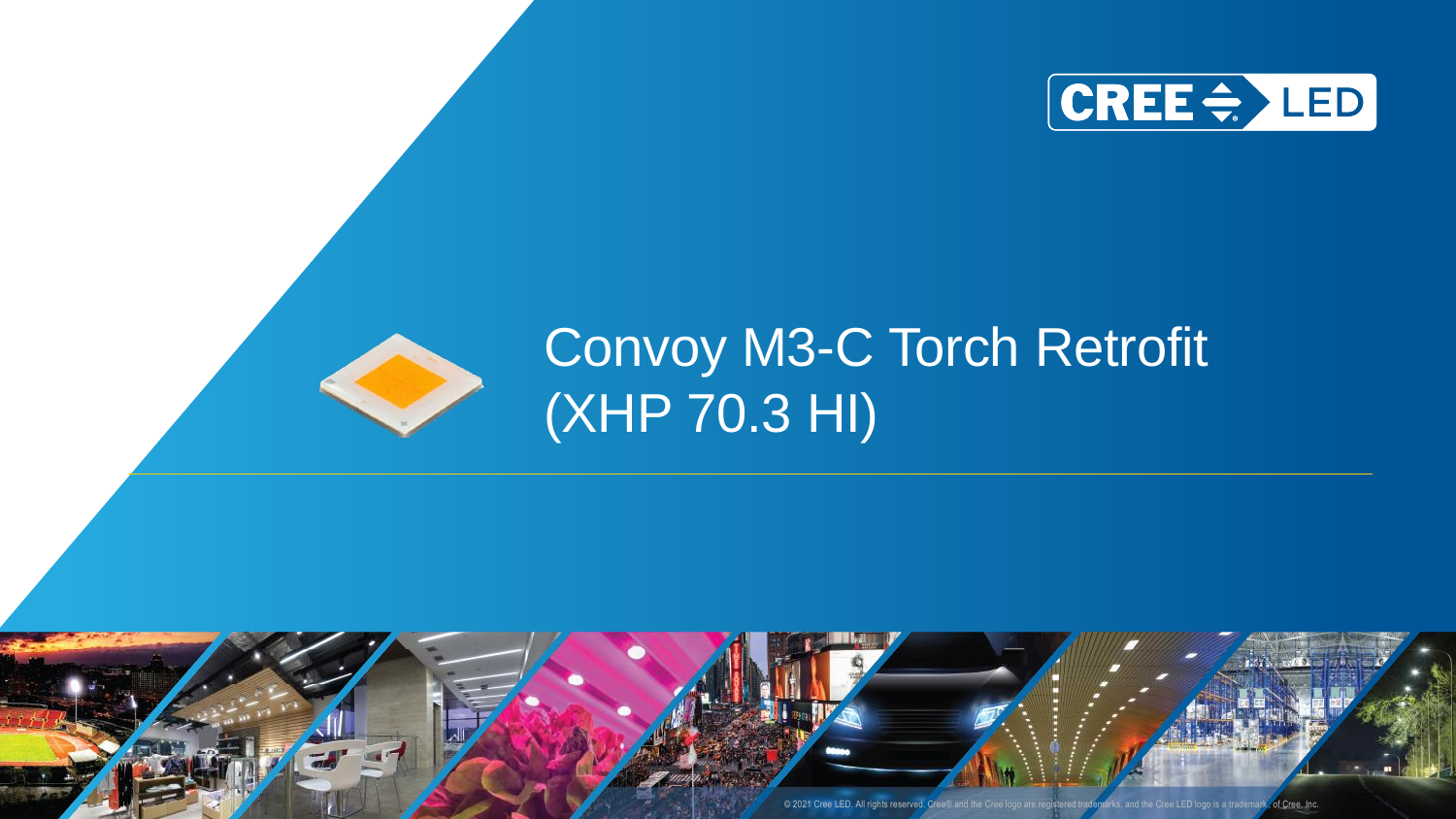### Purpose of Retrofit

- The purpose of this retrofit is to highlight the capabilities of the third generation of the XHP 70 family of LEDs which brings improved optical performance versus previous generations.
- The XHP70 family of LEDs are optimized for applications that require large amount of light output making is suitable for outdoor area, stadium, and architectural applications.
- This particular retrofit places emphasis on the high intensity version of the XHP70.3 in a torch application.

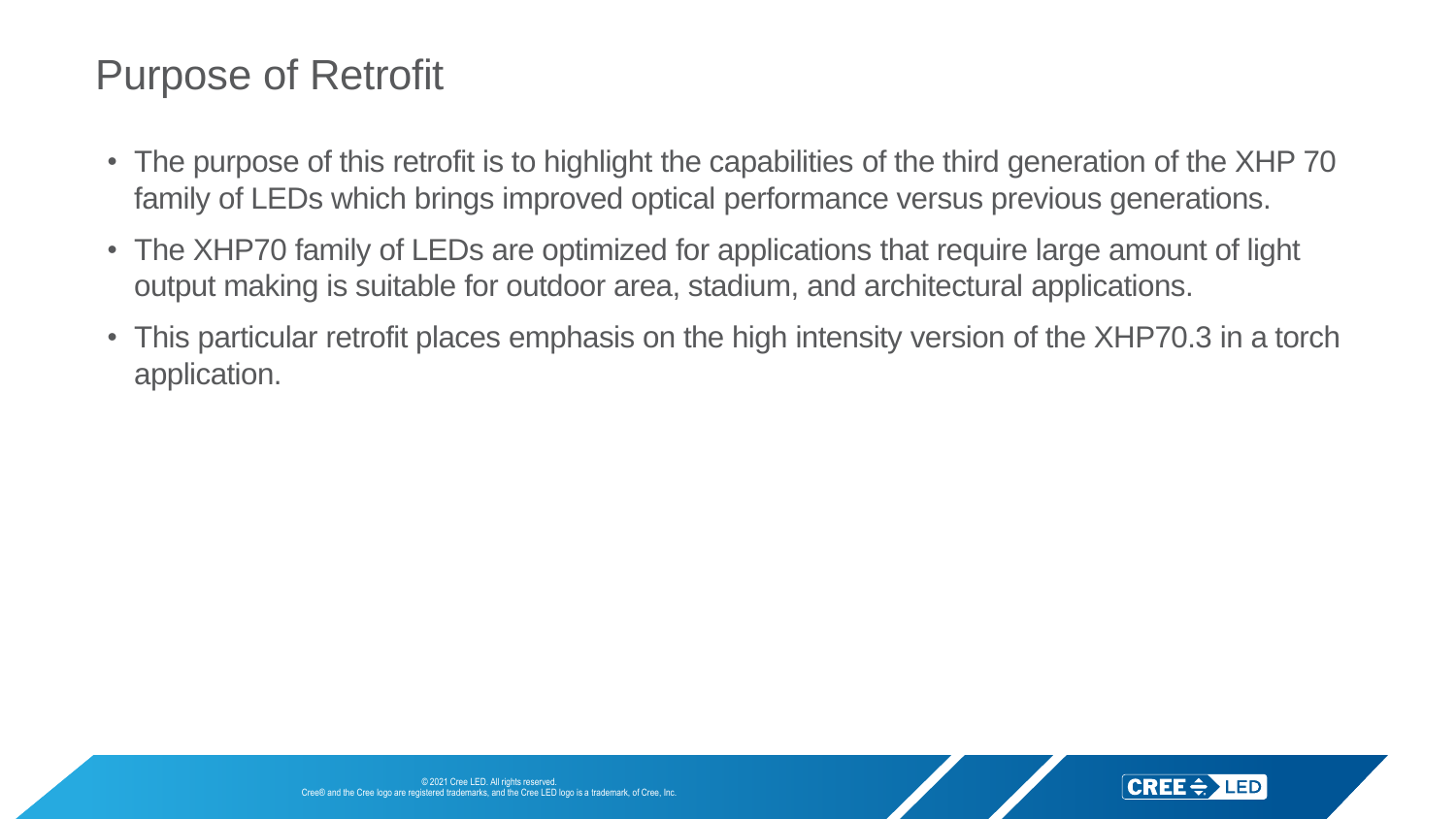# Convoy MC-3 Torch Summary

- The Convoy brand is well known amongst flashlight enthusiasts
- The MC3 uses a Cree XHP70.2 LED off the shelf available in a variety of color temperatures
- Utilizes an orange-peel type optical reflector
- Compatible with 26650 or 18650 battery cell options
- Built-in USB-C charging port



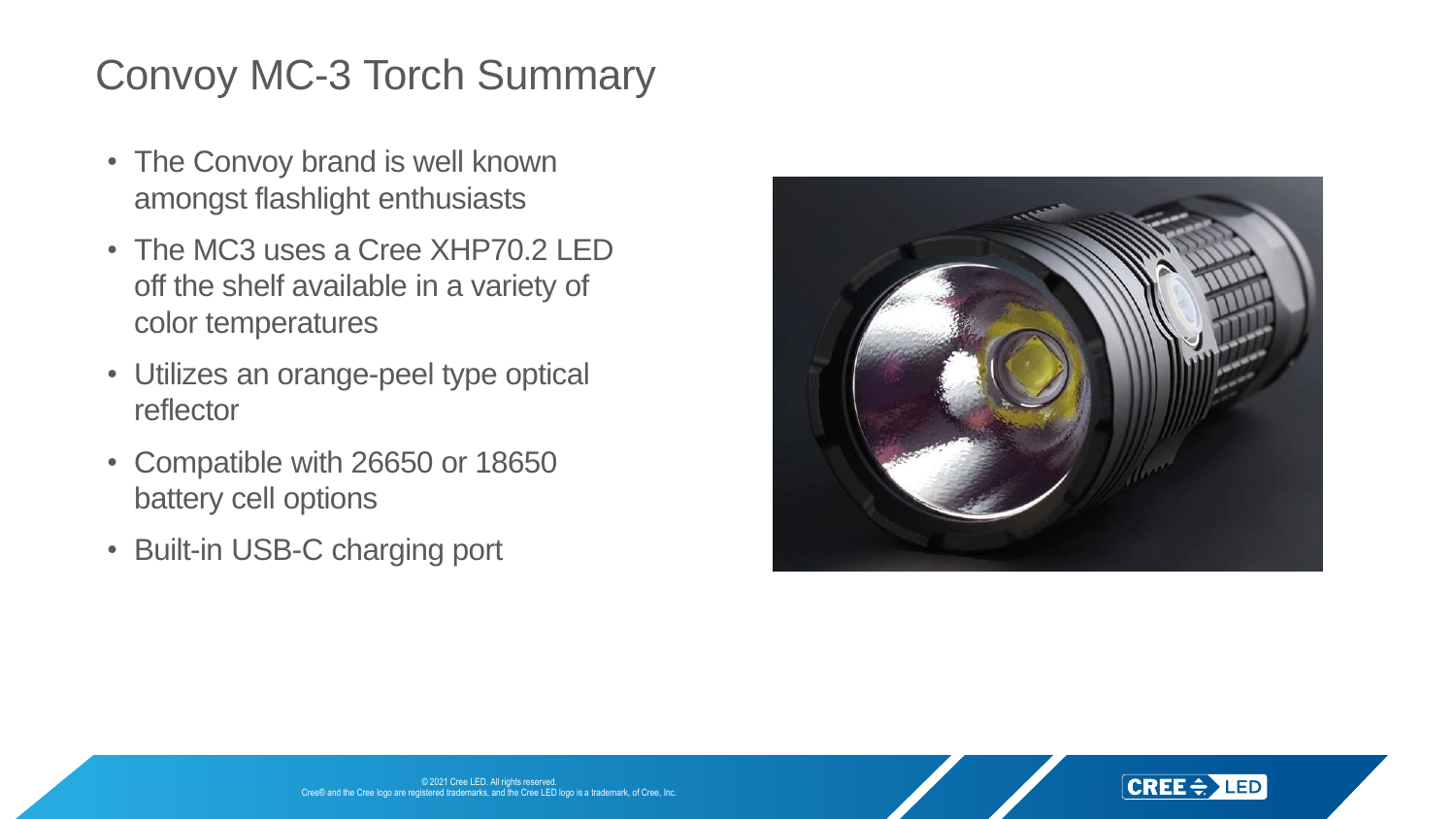### XHP70.2 (stock) to XHP70.3 HI (retrofit) Comparison

|                                      | XHP70.2 (stock) | XHP70.3 HI (retrofit) |
|--------------------------------------|-----------------|-----------------------|
| Test Current (A)                     | 2.1A            | 2.1A                  |
| Luminous Flux (Im)                   | 1611            | 1574                  |
| CCT(K)                               | 5500K           | 5600K                 |
| <b>CRI</b>                           | 68              | 70                    |
| <b>Beam Angle</b>                    | 19°             | $14^\circ$            |
| Peak Candela                         | 14,389          | 24,276                |
| Candela/lumen                        | 8.93            | 15.42                 |
| Peak Cd @ max<br>current             | 27,339 (4.8A)   | 63,117 (7.2A)         |
| Lf $@$ max current                   | 3061 (4.8A)     | 4100 (7.2A)           |
| <b>Max Throw</b><br>(calculated) (m) | 331 m           | 502 m                 |
| Max delta u'v'                       | 0.019           | 0.014                 |

Initial beam shot comparison



\* beam projections taken at 2.1A with Radiant Imaging Colorimeter

© 2021 Cree LED. All rights reserved. Cree® and the Cree logo are registered trademarks, and the Cree LED logo is a trademark, of Cree, Inc.

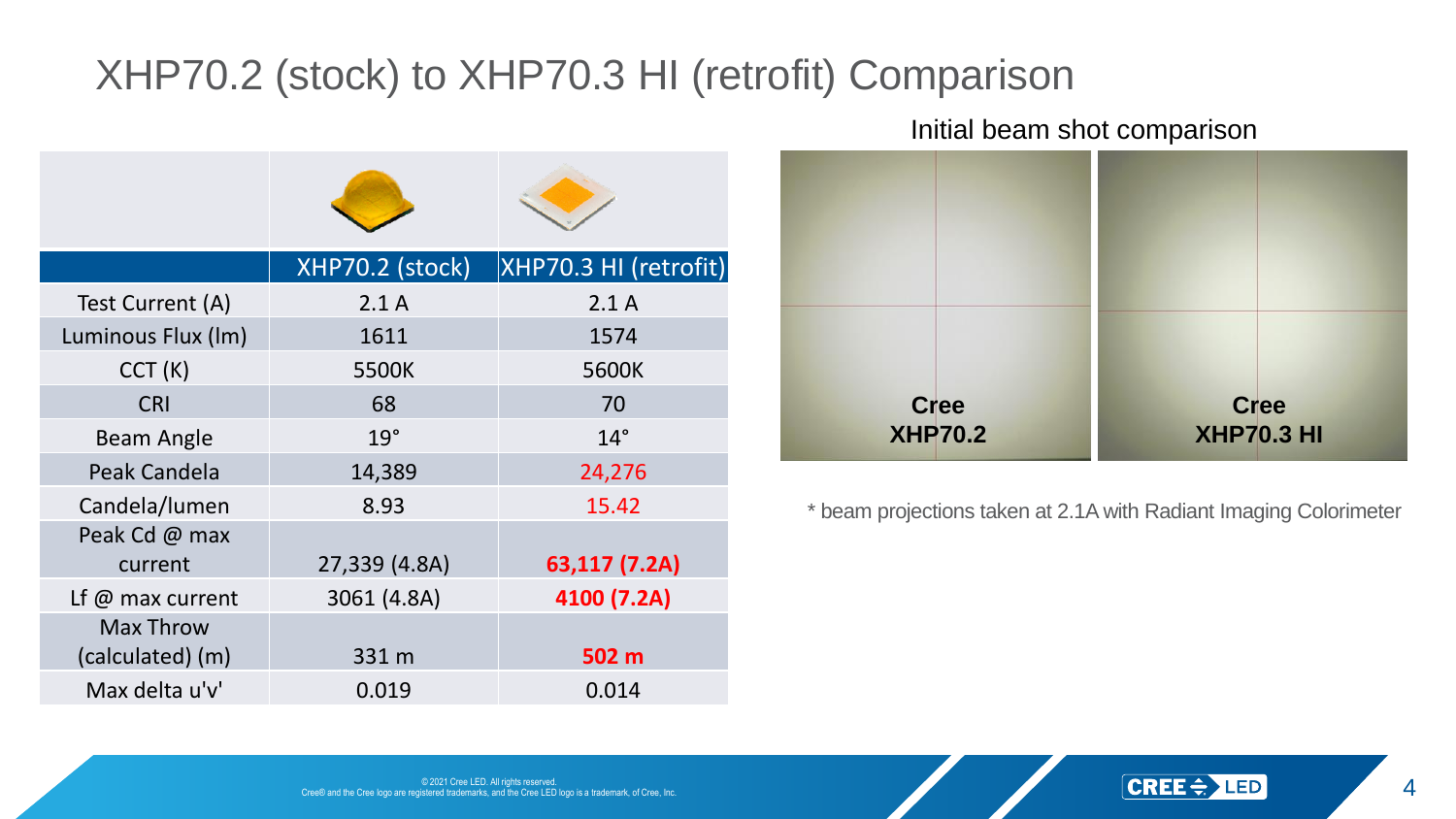#### Application Photos – XHP70.3 HI Retrofit





\* Building photo taken with Nikon D7100, 1/1.6, F4.5, ISO100, distance of 30m

\* Tree photos taken with a Nikon D7100, 15s, F5 and ISO100, distance of 20m

© 2021 Cree LED. All rights reserved. Cree® and the Cree logo are registered trademarks, and the Cree LED logo is a trademark, of Cree, Inc.

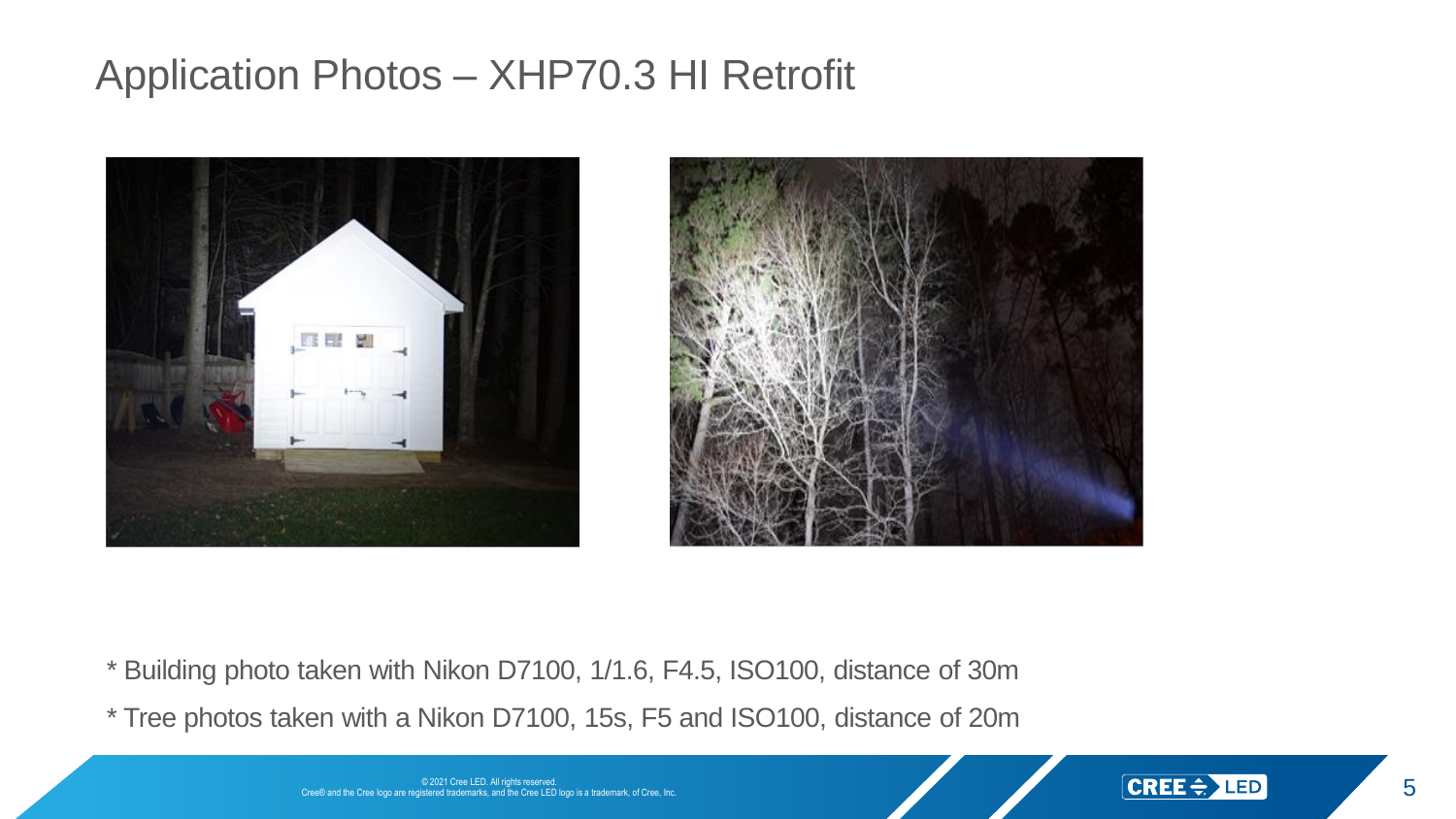#### Application Photos – XHP70.3 HI Retrofit





\* Scoreboard photo taken with Nikon D7100, 1/8s, F3.8, ISO100, distance of 50m

\* Woods photo taken with a Nikon D7100, 30s, F8 and ISO100, distance of 15m

© 2021 Cree LED. All rights reserved. Cree® and the Cree logo are registered trademarks, and the Cree LED logo is a trademark, of Cree, Inc.

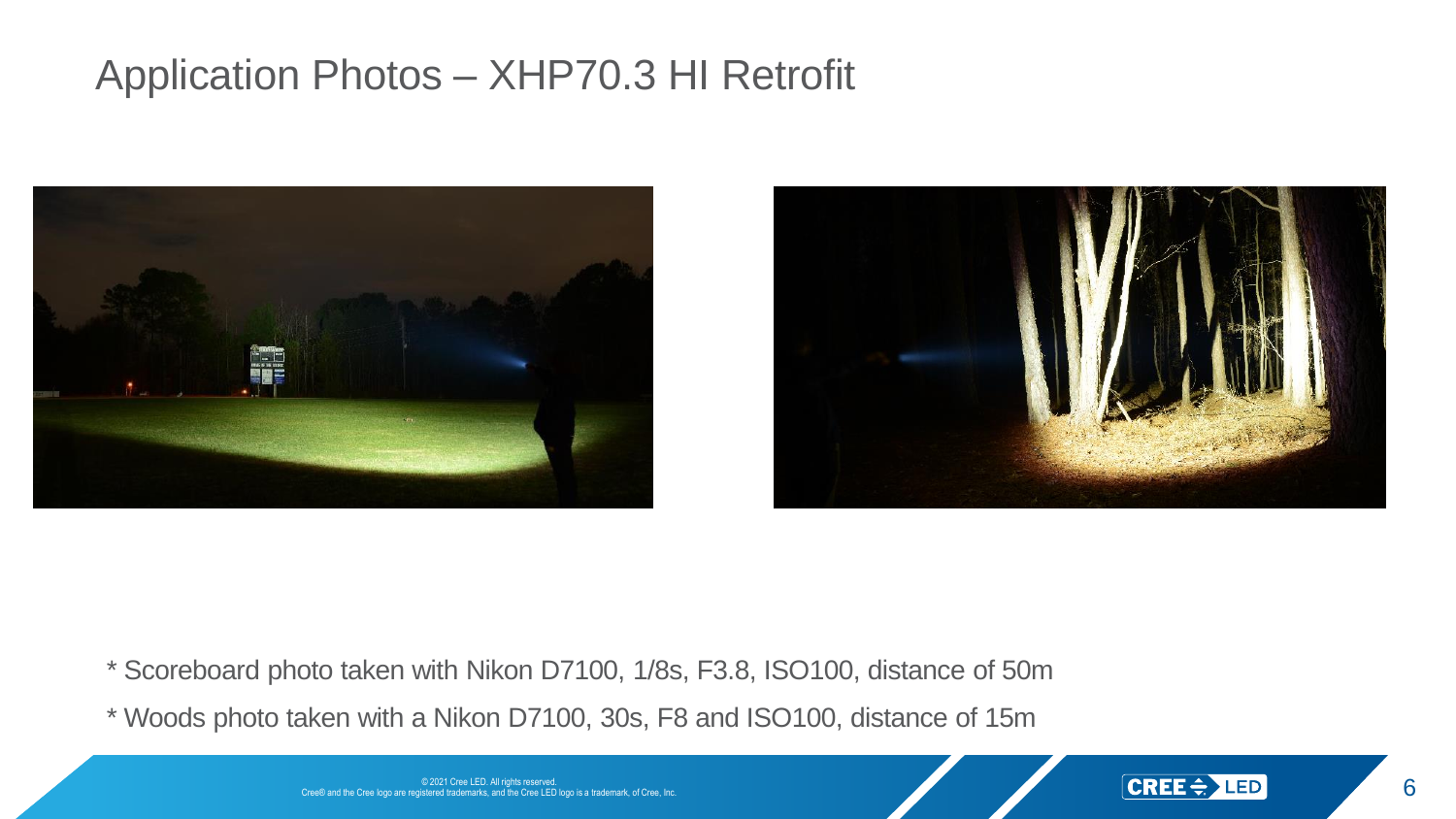#### Application Photos – XHP70.3 HI Retrofit





- \* Rings photo taken with Nikon D7100, 18s, F/4, ISO100, distance of 60m
- \* Art photo taken with a Nikon D7100, 10s, F/10 and ISO100, distance of 30m

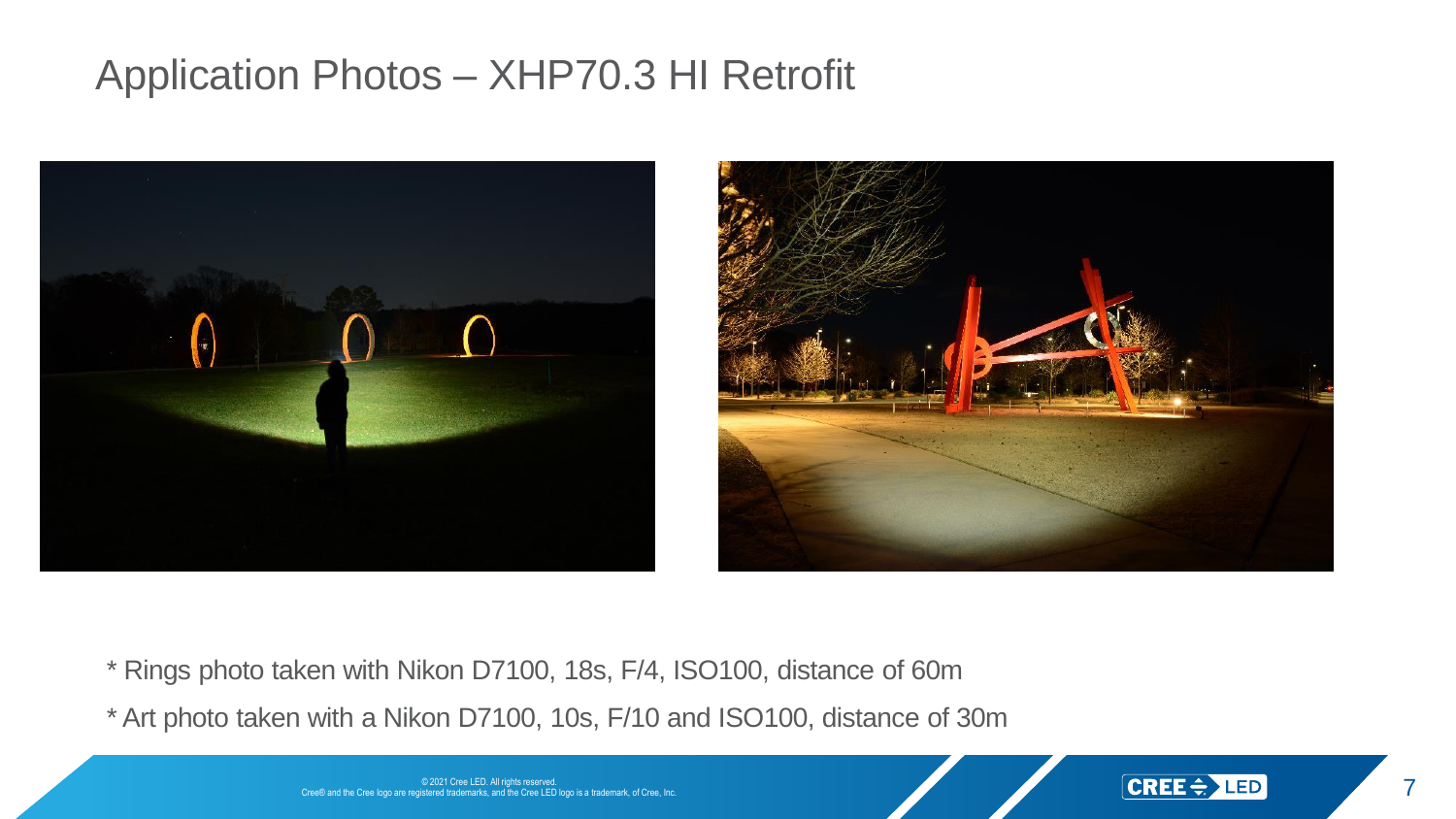#### Parts List

| <b>Part</b>                               | Details / P/N                    |
|-------------------------------------------|----------------------------------|
| <b>Convoy MC-3 Torch</b>                  | SKUG74277-SR1LP                  |
| Cree XHP70.3 HI LED mounted on star board | E2 color, P2 brightness, 70 CRI  |
| 26650 Battery Cell, 3.7V, 5000mAh         | Available from various retailers |

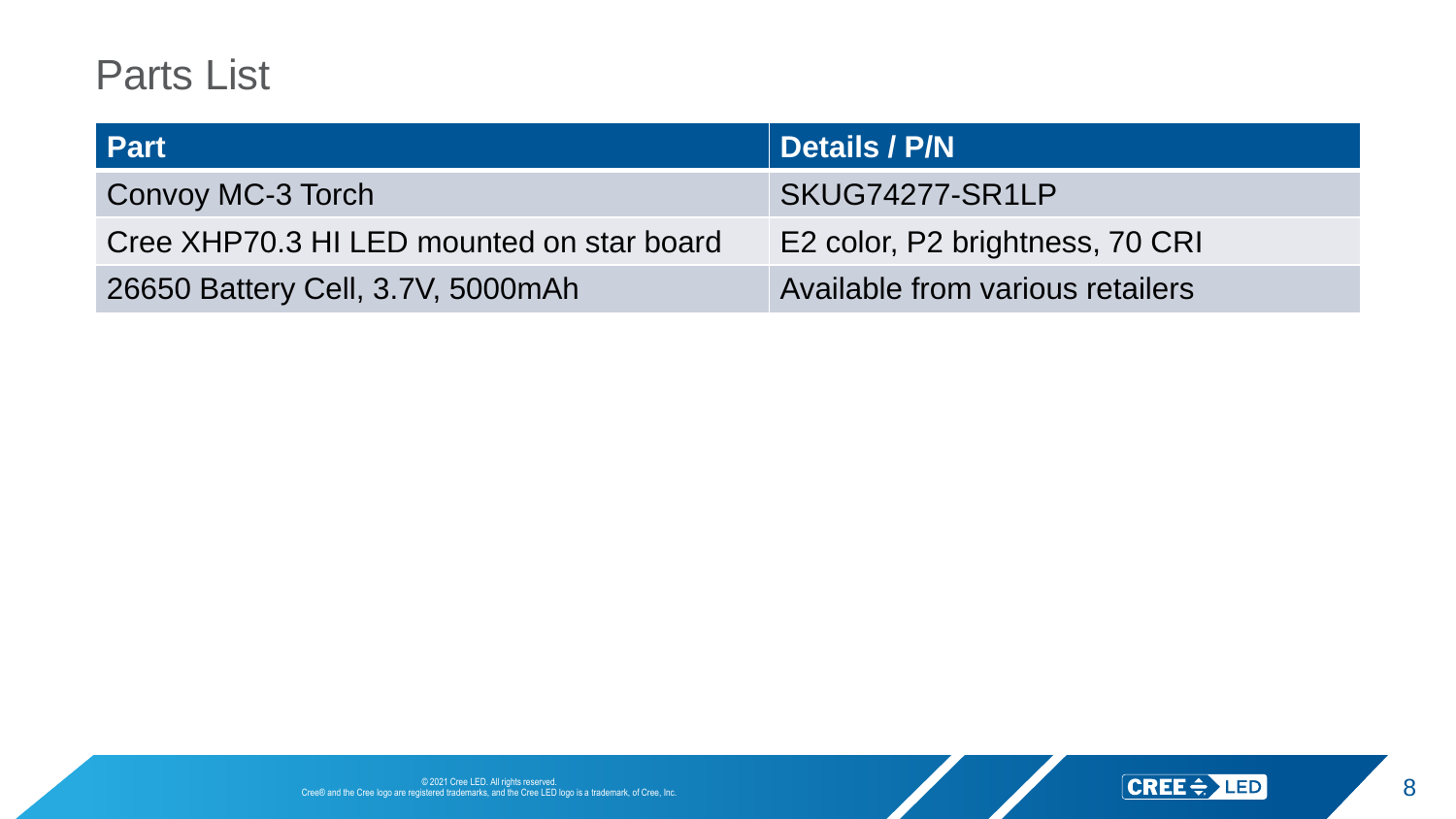## Conclusions – XHP70.3 HI Compared to XHP70.2 Torch

- **70%** improvement in peak candela at **matched** drive current
- **72%** improvement in candela per lumen, tighter beam angle
- **131%** improvement in peak candela at **max** drive current
- **52%** increased throw
- Improved color over angle